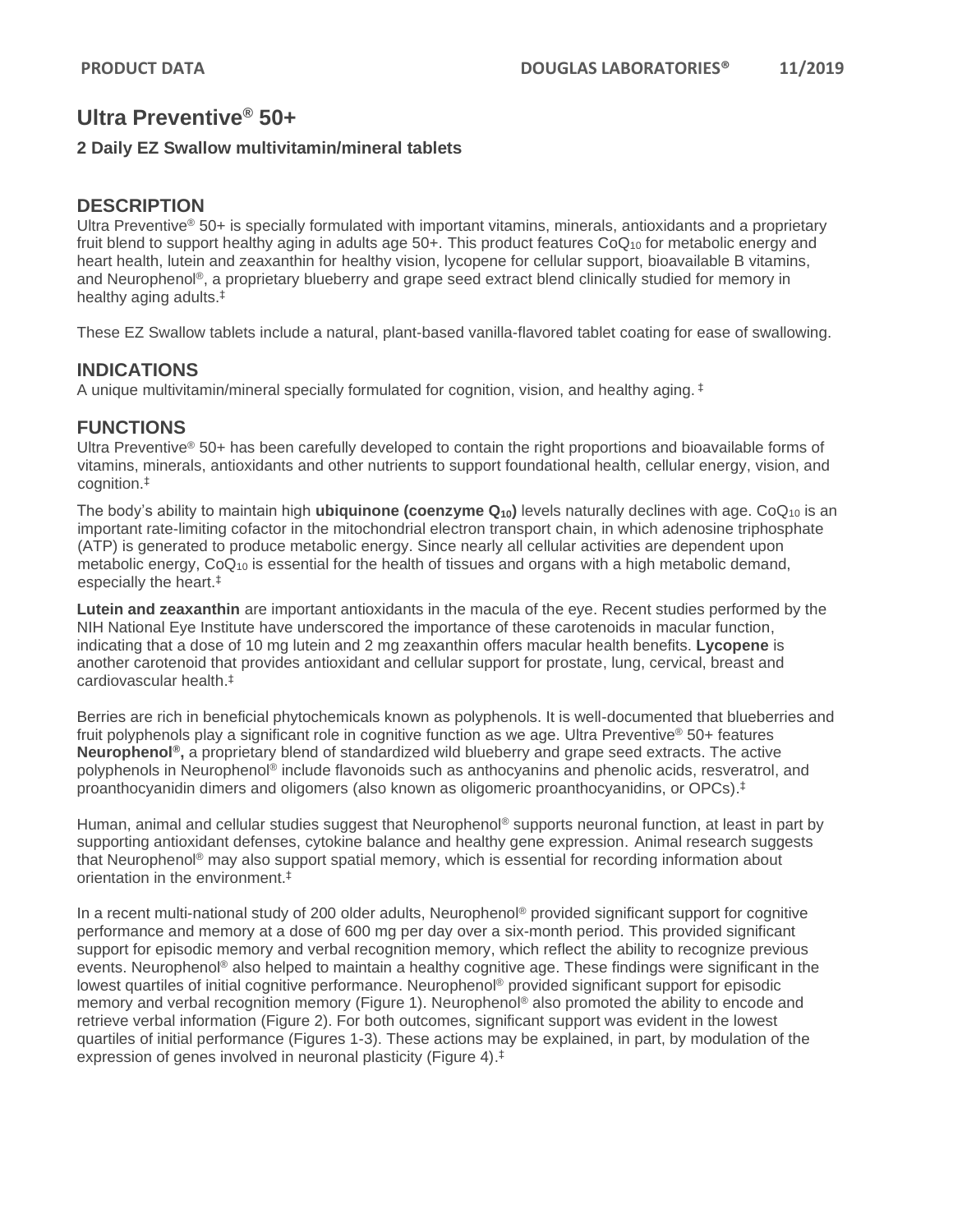# **2 Daily EZ Swallow multivitamin/mineral tablets**



Figure 1: Neurophenol™ supplementation supported episodic memory in older adults, as determined by paired associate learning test. Significant support was evident in the lowest quartile of initial performance (p < 0.05). (box, far right)\*



Figure 3: Neurophenol<sup>m</sup> provided significant cognitive benefit to individuals whose scores were lowest at baseline. Results from this group only are shown above. Neurophenol™ supported episodic memory (left), indicated by the reduction of total errors in the Paired Associates Learning (PAL) test. Neurophenol™ also provided significant support for verbal recognition memory (right).\*



Figure 2: Neurophenol™ supplementation supported recognition memory in older adults, as determined by verbal recognition memory test. Significant support was evident in the lowest quartiles of initial performance ( $p <$  0.05). (box, far right)\*



Figure 4: Neurophenol™ supplementation promoted nerve growth factor (NGF) gene expression in both young and aged mice, and Ca<sup>+2</sup>/ calmodulindependent protein kinase (CamKII) in aged mice. NGF promotes cholinergic nerve function to support spatial memory, while CamKII is involved in signaling cascades related to learning and memory.\*

This formula contains **methylated B vitamins** to support cellular energy and the methylation pathways that influence mood, energy and homocysteine levels. This product contains three important forms of vitamin B12. Hydroxycobalamin is a precursor of vitamin  $B_{12}$  that is converted in the body to both methylcobalamin and adenosylcobalamin. While methylcobalamin is found in the cytosol of cells and predominates in blood and other fluids, adenosylcobalamin is the major form of vitamin  $B_{12}$  stored in the mitochondria of cellular tissues.<sup>‡</sup>

**L-methylfolate (5-MTHF)** is the naturally occurring, predominant form of folate commonly found in cells and is essential for overall health, as it participates as a cofactor in a reaction that involves the remethylation of homocysteine to methionine. Unlike synthetic folic acid, L-methylfolate can be used directly by the body, without the need for an additional conversion via the enzyme 5, 10-methylenetetrahydrofolate reductase (MTHFR). ‡

This formula also provides 20 mg of **zinc**, a mineral that is important in aging adults. **Vitamin A** is provided as a combination of provitamin A (beta carotene) and preformed vitamin A (retinyl palmitate), to help maintain vitamin A status to accommodate lower conversion efficiency in some individuals.‡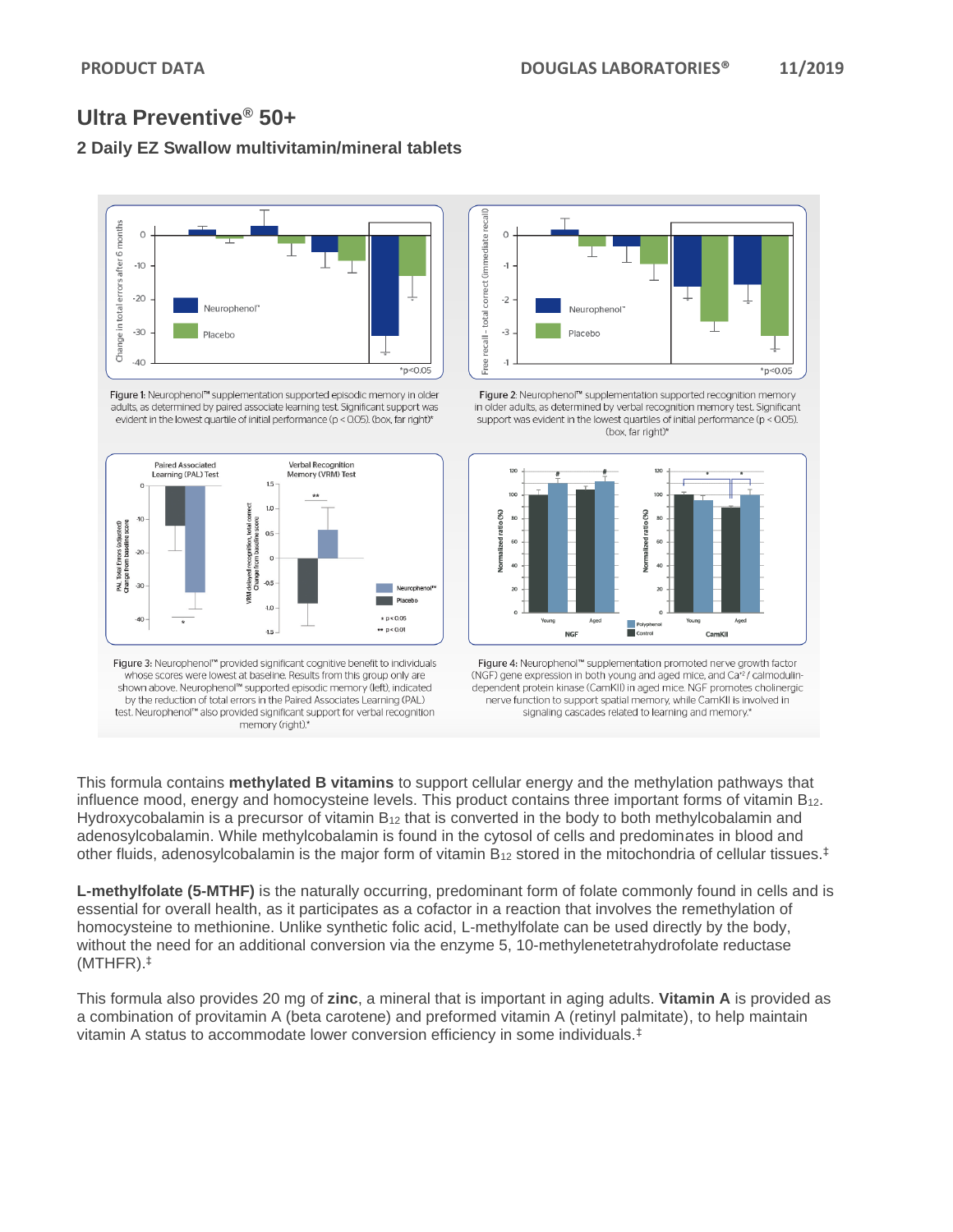#### **2 Daily EZ Swallow multivitamin/mineral tablets**

#### **FORMULA (#202547)**

| Serving Size 2 tablets                                                                                   |
|----------------------------------------------------------------------------------------------------------|
|                                                                                                          |
| (as 70% beta carotene and 30% Vitamin A palmitate)                                                       |
|                                                                                                          |
| Vitamin D <sub>3</sub> (as cholecalciferol)25 mcg (1000 IU)                                              |
| Vitamin E (as d-alpha-tocopheryl succinate)65 mg                                                         |
|                                                                                                          |
| Riboflavin (as Riboflavin-5-phosphate) 10 mg                                                             |
|                                                                                                          |
| Vitamin B-6 (as pyridoxal-5-phosphate) 10 mg                                                             |
| Folate (as Metafolin <sup>®</sup> , L-5-MTHF)667 mcg DFE                                                 |
| (400 mcg L-5-MTHF)                                                                                       |
|                                                                                                          |
| (as methylcobalamin/adenosylcobalamin/hydroxycobalamin)                                                  |
|                                                                                                          |
| Pantothenic Acid (as d-calcium pantothenate) 25 mg                                                       |
|                                                                                                          |
| Calcium (as Calcium Citrate/Malate Complex) 50 mg                                                        |
|                                                                                                          |
|                                                                                                          |
| Zinc (as Opti-Zinc, monomethionine) 20 mg                                                                |
|                                                                                                          |
| Chromium (as amino acid chelate) 120 mcg                                                                 |
| Molybdenum (as amino acid chelate )100 mcg                                                               |
| Potassium (as Potassium citrate)  30 mg                                                                  |
| Proprietary Neurophenol® blend300 mg                                                                     |
| Providing 85 mg of flavonoids (flavan-3-ols, phenolic acids, flavonols, anthocyanins, resveratrol) from: |
| Grape extract (Vitis vinifera, fruit) and Wild Blueberry Extract (Vaccinium angustifolium, fruit)        |
|                                                                                                          |
| Lutein (from marigold (Tagetes erecta) flower extract)10 mg                                              |
|                                                                                                          |
|                                                                                                          |

Other ingredients: Microcrystalline cellulose, coating (hydroxypropyl methylcellulose, starch (rice), gum acacia, glycerine, natural vanilla flavor, fruit and vegetable juice (natural colorant), spirulina extract (natural colorant)), croscarmellose sodium, hydroxypropyl cellulose, ascorbyl palmitate, stearic acid and silica

OptiZinc® is a trademark of InterHealth N.I. Metafolin® is a registered trademark of Merck KGaA, Darmstadt, Germany. Neurophenol® is a registered trademark used with permission.

Gluten-free, Non-GMO

#### **SUGGESTED USE**

Adults take 2 tablets daily with food or as directed by a healthcare professional. **Ultra Preventive® 50+** can be combined with **Optimized Curcumin with Neurophenol®** by Douglas Laboratories to provide the clinical dose of 600 mg of Neurophenol<sup>®</sup> for memory support.<sup>‡</sup>